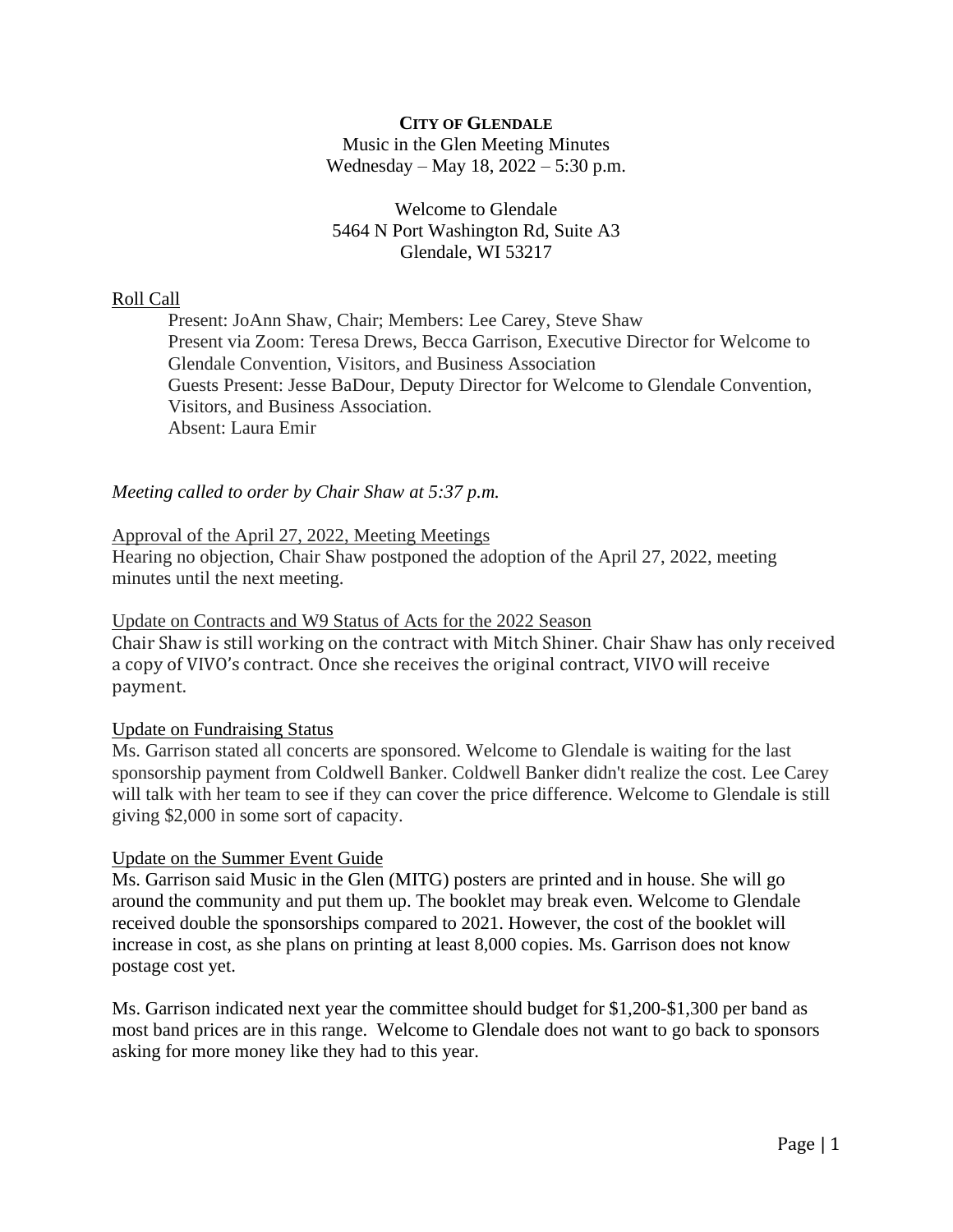Many publications are going digital, and many businesses feel Facebook Ads are worth their dollars versus print. Ms. Carey and Chair Shaw both expressed how they like the printed, physical booklet, as it is a tangible advertisement. Many of the attendees for Music in the Glen concerts are older and also prefer booklets. Chair Shaw suggested advertising via social media and seeing the cost comparison between the various outlets.

Chair Shaw also suggested giving the Nursing Homes booklets to share with their residents as they used to bring a bus full of people to attend.

#### Update on Food Trucks

Ms. Garrison stated Falafel Guys are on board. The owner is out of town but will get the contract signed and sent over when she returns. They are fine with the \$100 deposit for each concert. Ms. BaDour will ask Terrell at DPW to see if his friend, who owns the BBQ truck, would be able to come to the other concerts. Ms. BaDour also stated the Sprecher Oasis officially has one employee and is still seeking other applicants. The City of Glendale does not know when or if the Oasis will open for this year.

### COVID Protocol

Welcome to Glendale will update the event graphic and share the news on Welcome to Glendale's event calendar, MITG's Facebook event, and on social media outlets. Chair Shaw will have to update the MITG Instagram account as she is the only one with access. Chair Shaw will call the band and let them know if the concert is cancelled no later than 2:30 p.m. if it is deemed necessary (i.e. weather conditions).

### Unfinished Business

Ms. BaDour said the website is renewed for another year. Welcome to Glendale does not own the website, but they are now the owner of the subscription. Next year, we should not see a problem when renewing the website's plan.

Ms. BaDour added all the Music in the Glen concert dates to receive weather support from the National Weather Service (NWS). NWS will call three days before the event and the day of to discuss the weather forecast. Chair Shaw is a secondary contact.

Ms. BaDour has shared the Veteran's Salute graphic with the American Legion- Mequon. She has also reached out to the Sons of the American Legion (SAR) as they seemed to be interested in participating in the event. SAR could do a color guard for the flag ceremony. They have done color guard with flags up and have carried their own flags. They would wear uniforms from the American Revolution War. They even have an individual who could talk about the flags in a 4-minute presentation. The committee is interested in having SAR participate. Ms. BaDour is waiting to hear back from the SAR President to see if they would be available. They would also have a booth. Chair Shaw asked if Welcome to Glendale has reached out to the Veterans of Foreign Wars (VFW). By the next meeting, Ms. Garrison will reach out to her friend who works at the VFW.